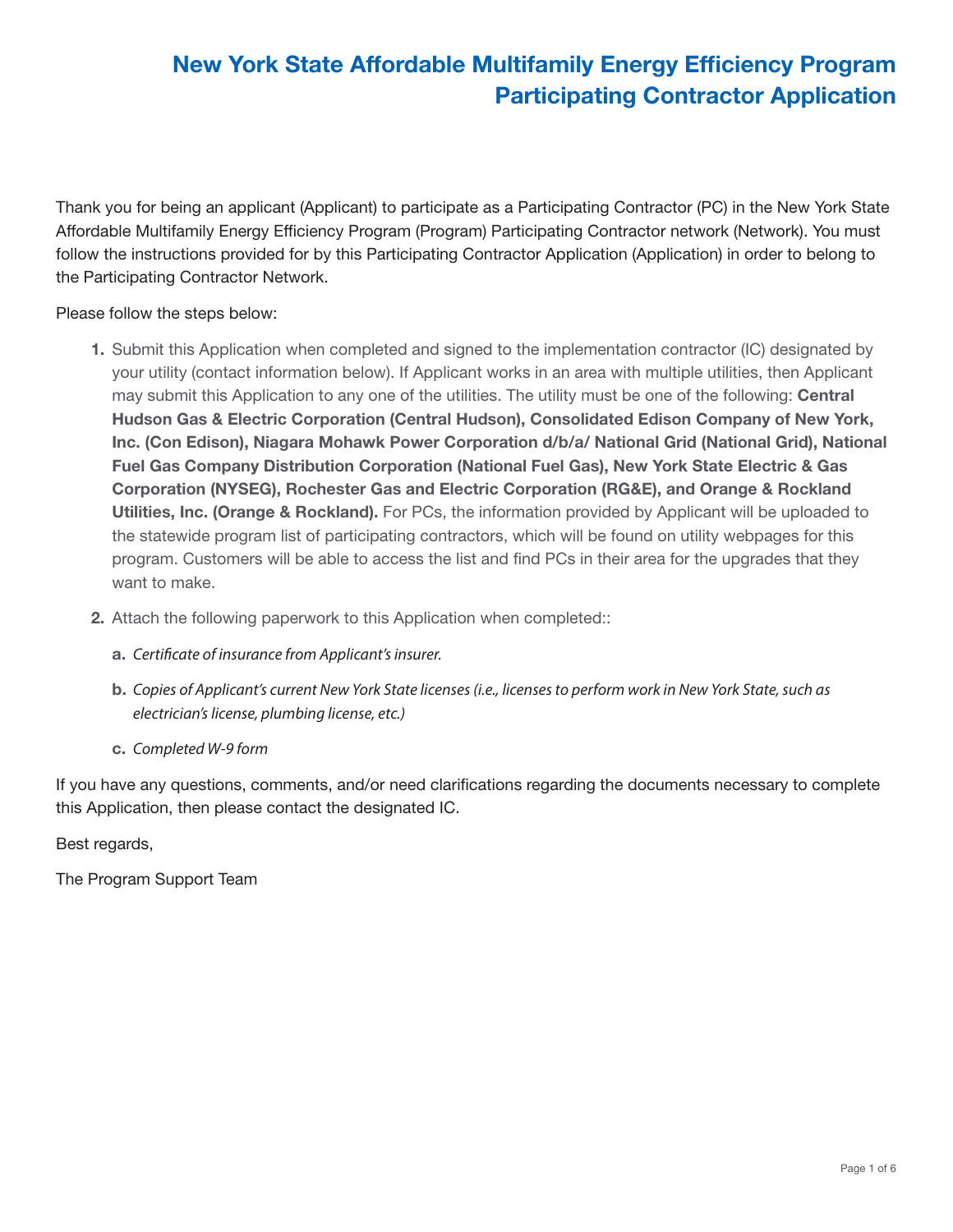Completed Application, W-9, certificate of insurance, and copies of your Applicant's current New York State contractor work licenses should be submitted to the appropriate IC contact below.

| <b>Central Hudson Gas &amp; Electric</b>                                                                                                                                     | <b>National Grid downstate (NYC area):</b>                                                                                                                                                                                                                                                                                      |
|------------------------------------------------------------------------------------------------------------------------------------------------------------------------------|---------------------------------------------------------------------------------------------------------------------------------------------------------------------------------------------------------------------------------------------------------------------------------------------------------------------------------|
| Email CentralHudsonMultifamily@Willdan.com for application                                                                                                                   | Email NationalGridLMI@willdan.com for application submission                                                                                                                                                                                                                                                                    |
| submission instructions                                                                                                                                                      | instructions                                                                                                                                                                                                                                                                                                                    |
| <b>Con Edison:</b>                                                                                                                                                           | <b>National Grid upstate:</b>                                                                                                                                                                                                                                                                                                   |
| Email Multifamily@coned.com for application submission                                                                                                                       | Submit completed application here: mfngridny.com                                                                                                                                                                                                                                                                                |
| instructions<br><b>National Fuel Gas:</b><br>Submit completed application to National Grid<br>upstate at mfngridny.com or to<br>NYSEG at MFEnergySavings@RISEEngineering.com | <b>NYSEG:</b><br>Email MFEnergySavings@RISEEngineering.com<br>for application submission instructions<br><b>RG&amp;E:</b><br>Email MFEnergySavings@RISEEngineering.com<br>for application submission instructions<br><b>Orange and Rockland:</b><br>Email ORUMultifamily@willdan.com for application submission<br>instructions |

#### Utility Service Territories Applicable to Applicant (check all that apply):

Central Hudson (C) Con Edison (C) National Fuel Gas Distribution (C) National Grid (C) NYSEG

RG&E (C) Orange and Rockland

### Applicant Information

| Legal Company Name:                                                                                           |  |                  |                                |  |                         |           |
|---------------------------------------------------------------------------------------------------------------|--|------------------|--------------------------------|--|-------------------------|-----------|
| Contact:                                                                                                      |  | Title:<br>Email: |                                |  |                         |           |
| <b>Mailing Address:</b>                                                                                       |  |                  | City:                          |  | State:                  | Zip Code: |
| Office Phone:                                                                                                 |  | Cell:            |                                |  | Fax:                    |           |
| Website:                                                                                                      |  |                  |                                |  |                         |           |
| Years in Business:                                                                                            |  |                  | Years under current ownership: |  | Number of NY employees: |           |
| <b>Women Owned Business</b><br><b>Minority Owned Business</b><br><b>Veteran Owned Business</b>                |  |                  |                                |  |                         |           |
| Federal Tax ID:<br>Corporation<br>Partnership<br>Individual/Sole Proprietor<br>Exempt (tax exempt/non-profit) |  |                  |                                |  |                         |           |
| Is the company a NYSERDA "Flextech Consultant"?<br>No.<br>Yes                                                 |  |                  |                                |  |                         |           |
| How did you hear about the Program?                                                                           |  |                  |                                |  |                         |           |
|                                                                                                               |  |                  |                                |  |                         |           |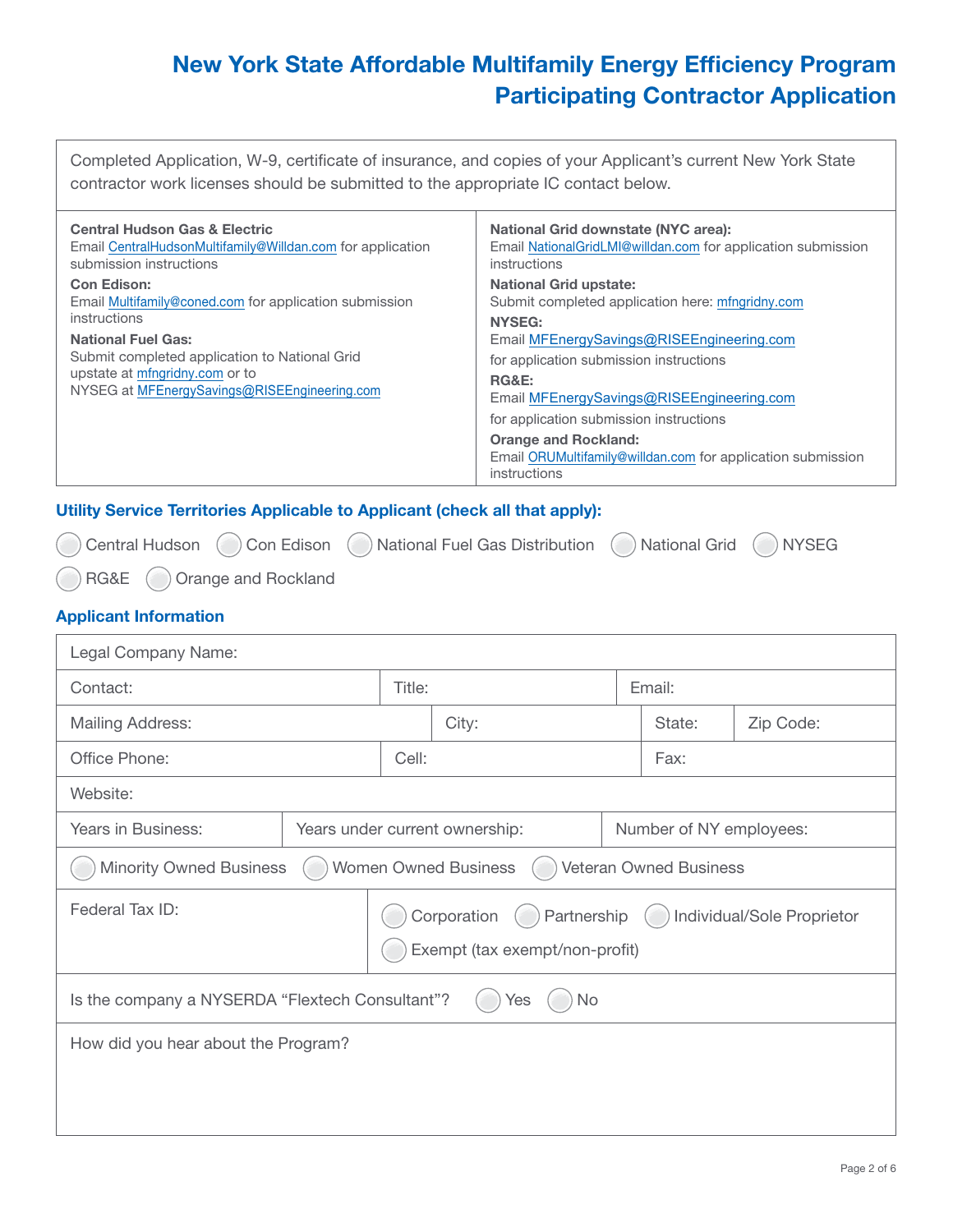### Additional Company Contacts (Optional)

| Name | <b>Email Address</b> | Phone | Position |
|------|----------------------|-------|----------|
|      |                      |       |          |
|      |                      |       |          |
|      |                      |       |          |
|      |                      |       |          |
|      |                      |       |          |

#### Company Information

Please check what services the Applicant is interested in providing (check all that apply)

| Mechanical<br>systems:       | Water<br><b>Heaters</b> | <b>Boilers</b> |                           | <b>HVAC Custom</b><br>(2 pipe steam,<br>VFD, etc.) | Pipe<br>Insulation | Energy<br>Management<br>Systems |
|------------------------------|-------------------------|----------------|---------------------------|----------------------------------------------------|--------------------|---------------------------------|
| Electrical:                  | Lighting                |                | Non-Lighting              |                                                    |                    |                                 |
| <b>Building</b><br>envelope: | Air Sealing             |                | Roof and wall insulations | Windows                                            |                    |                                 |
| Electrification:             | Heat pumps              |                |                           |                                                    |                    |                                 |
| Other:                       | Auditor                 |                | <b>General Contractor</b> |                                                    |                    |                                 |
|                              | Other, please specify:  |                |                           |                                                    |                    |                                 |
|                              |                         |                |                           |                                                    |                    |                                 |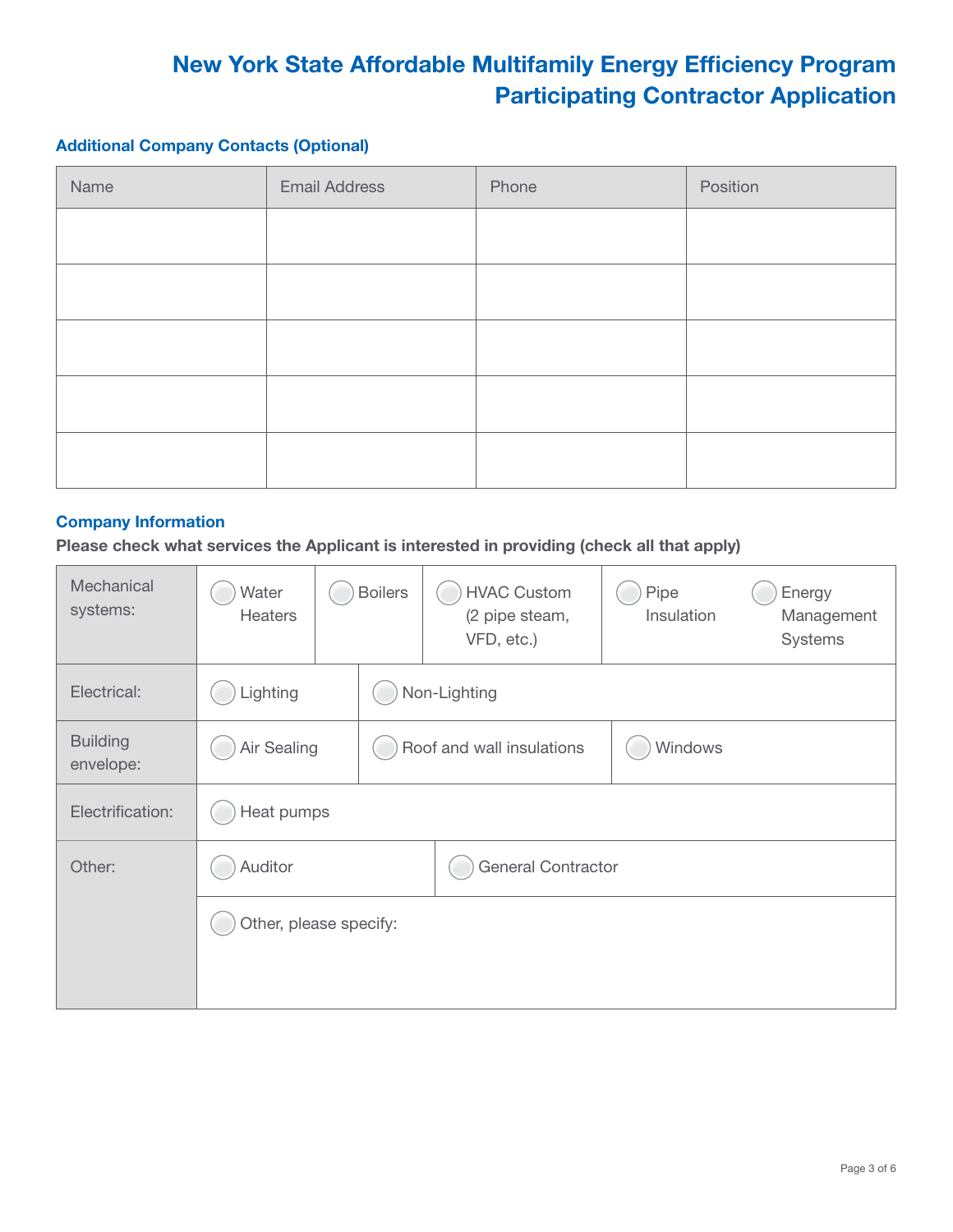### Services Area (check all that apply).

Customers will be able to filter by their area and see which Participating Contractors are available.

| <b>Capital Region</b>   | <b>Finger Lakes</b> | <b>Mohawk Valley</b> | <b>Southern Tier</b>    |
|-------------------------|---------------------|----------------------|-------------------------|
| Albany                  | Genesee             | Fulton               | <b>Broome</b>           |
| Columbia                | Livingston          | Herkimer             | Chemung                 |
| Greene                  | Monroe              | Montgomery           | Chenango                |
| Saratoga                | Ontario             | Oneida               | Delaware                |
| Schenectady             | Orleans             | Otsego               | Schuyler                |
| Rensselaer              | Seneca              | Schoharie            | Steuben                 |
| Warren                  | Wayne               | <b>New York City</b> | Tioga                   |
| Washington              | Wyoming             | <b>Bronx</b>         | <b>Tompkins</b>         |
| <b>Central New York</b> | Yates               | Brooklyn             | <b>Western New York</b> |
| Cayuga                  | <b>Long Island</b>  | Manhattan            | Allegany                |
| Cortland                | Nassau              | Queens               | Cattaraugus             |
| Madison                 | Suffolk             | Staten Island        | Chautauqua              |
| Onondaga                | <b>Mid-Hudson</b>   | <b>North Country</b> | Erie                    |
| Oswego                  | <b>Dutchess</b>     | Clinton              | Niagara                 |
|                         | Orange              | Essex                |                         |
|                         | Putnam              | Franklin             |                         |
|                         | Rockland            | Hamilton             |                         |
|                         | Sullivan            | Jefferson            |                         |
|                         | Ulster              | Lewis                |                         |
|                         | Westchester         | St. Lawrence         |                         |

### Insurance Information

| Company:             |        |       |                   |        |                     |
|----------------------|--------|-------|-------------------|--------|---------------------|
| Mailing Address:     |        | City: |                   | State: | Zip Code:           |
| <b>Contact Name:</b> | Phone: |       | Type of Coverage: |        | Amount of Coverage: |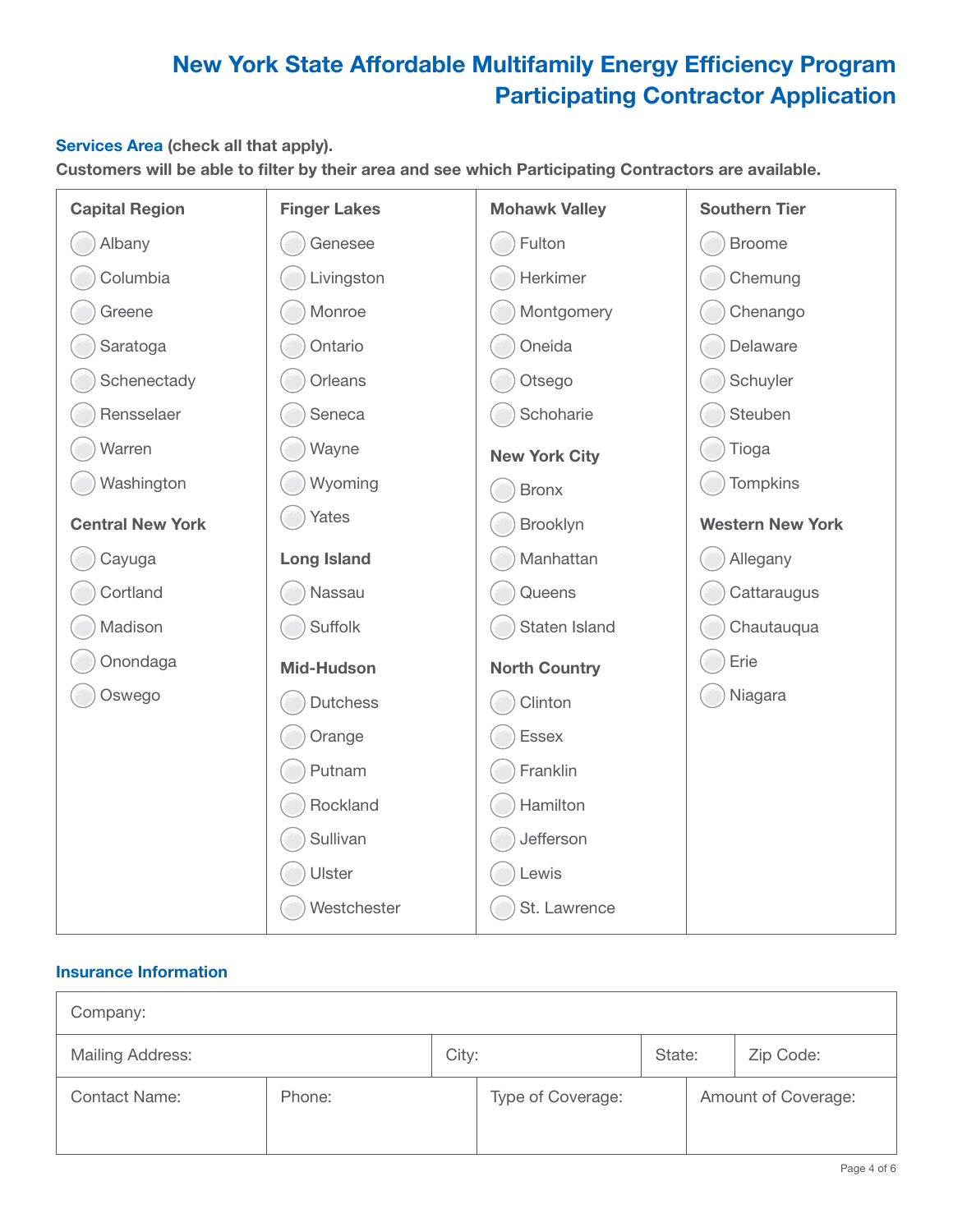### Customer References

| $\mathbf{1}$   | Company: | Describe Project: |
|----------------|----------|-------------------|
|                | Contact: |                   |
|                | Phone:   |                   |
| $\overline{2}$ | Company: | Describe Project: |
|                | Contact: |                   |
|                | Phone:   |                   |
| $\mathfrak 3$  | Company: | Describe Project: |
|                | Contact: |                   |
|                | Phone:   |                   |
| $\overline{4}$ | Company: | Describe Project: |
|                | Contact: |                   |
|                | Phone:   |                   |
| 5              | Company: | Describe Project: |
|                | Contact: |                   |
|                | Phone:   |                   |

### Licenses and Certifications (Please list all applicable licenses and certifications held by Applicant)

| Type | Number | <b>Issuing Authority</b> | Date |
|------|--------|--------------------------|------|
|      |        |                          |      |
|      |        |                          |      |
|      |        |                          |      |
|      |        |                          |      |